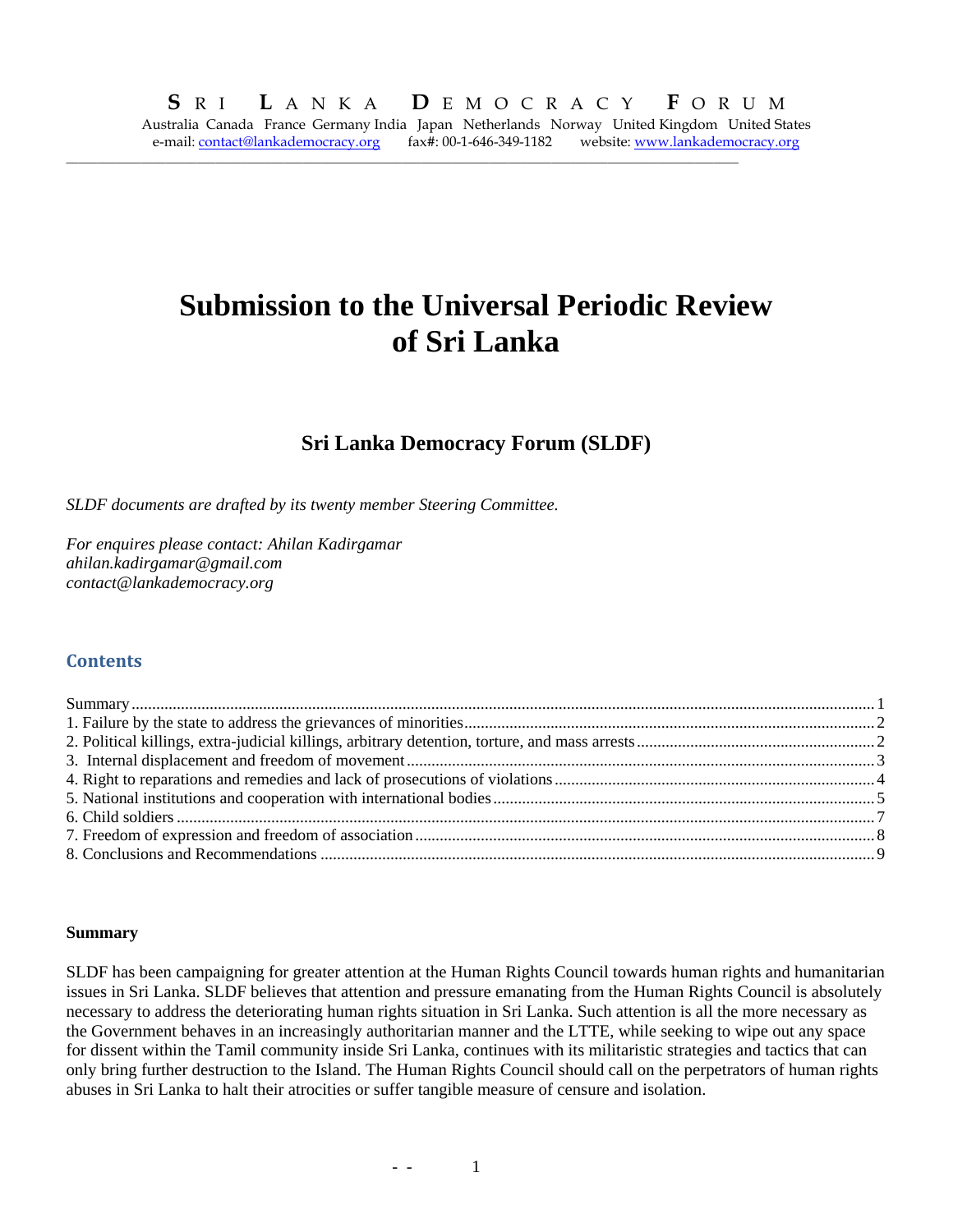Australia Canada France Germany India Japan Netherlands Norway United Kingdom United States e-mail: contact@lankademocracy.org fax#: 00-1-646-349-1182 website: www.lankademocracy.org

**\_\_\_\_\_\_\_\_\_\_\_\_\_\_\_\_\_\_\_\_\_\_\_\_\_\_\_\_\_\_\_\_\_\_\_\_\_\_\_\_\_\_\_\_\_\_\_\_\_\_\_\_\_\_\_\_\_\_\_\_\_\_\_\_\_\_\_\_\_\_\_\_\_\_\_\_\_\_\_\_\_\_\_\_\_\_\_\_\_\_\_\_\_\_\_\_\_\_\_\_\_\_\_\_\_\_\_\_** 

#### **1. Failure by the state to address the grievances of minorities**

- 1. While this submission focuses on the last four years, the current situation in Sri Lanka with respect to its minority communities cannot be understood outside the context of sixty years of systematic discrimination against minorities. The current Government, led by President Mahinda Rajapaksa, through its expressed mistaken view of Sri Lanka as a Sinhala Buddhist nation and public claims that the President's primary loyalty is to the Sinhala constituency, has re-invigorated the sixty year history of economic and political marginalisation of its Tamil and other minority populations.
- 2. Since the resumption of hostilities, the abrogation of the ceasefire and the subsequent pulling out of the Sri Lanka Monitoring Mission (SLMM), there has been a marked increase in the terrorising of Tamil and Muslim communities through targeted killings and collective punishments. The Government is failing to differentiate between the Tamil people and the LTTE and is seeking to justify persecution of the Tamils under the pretext of fighting terrorism.
- 3. State discrimination against minorities and economic and political marginalisation is compounded by the totalitarianism and problematic claims to sole representation by the LTTE, which has further marginalised the minorities by suppressing pluralism and democracy within the Tamil community and isolating the Muslim community which faces severe persecution at the hands of the LTTE. Historically the state has failed to protect the minorities from armed non-state forces such as the LTTE and the Karuna faction.
- 4. While emphasising that there is no military solution to the current conflict, SLDF believes that a political solution to the problems of the minorities should involve significant changes to the current system of extreme centralisation of power. The solution should include substantial devolution of power to the regions and significant power sharing at the centre, which would empower minorities at not just the regional level but also at the national level.

## **2. Political killings, extra-judicial killings, arbitrary detention, torture, and mass arrests**

- 5. A state of emergency has been in place in Sri Lanka since August 2005 following the assassination of Foreign Minister Lakshman Kadirgamar by the LTTE. As in past periods when states of emergency were in place, minority communities, in particular the Tamil population, find themselves extremely vulnerable to the abuses of state security forces, the LTTE, and other armed groups.
- *6.* **Right to life:** Right to life is not protected in the Constitution of Sri Lanka. Minority communities are deprived of this right by the systematic actions of the state and its security forces. The state also fails to provide security to members of the minority communities. Since the execution of five Tamil students on the Tricomalee foreshore in January 2006, the security forces and state-linked armed groups have been alleged to be responsible for the targeted killings of many Tamil and Muslim civilians; none of these allegations have been properly investigated by the Government. The security forces and the police also failed to protect civilians from political killings committed by the LTTE when the ceasefire was in affect. The UN Special Rapporteur on extrajudicial, summary or arbitrary executions who visited in December 2005 stated that "[t]he purpose of these killings has been to suppress and divide the population for political gain." All armed groups are responsible for killings of humanitarian workers, human rights defenders, journalists, civil servants, community leaders and political activists.<sup>1</sup>

<sup>&</sup>lt;sup>1</sup> A local organization documenting 60 killings, disappearances and abductions of humanitarian workers between January 2006 and August 2007, of which fifty-seven were Tamil. (give reference)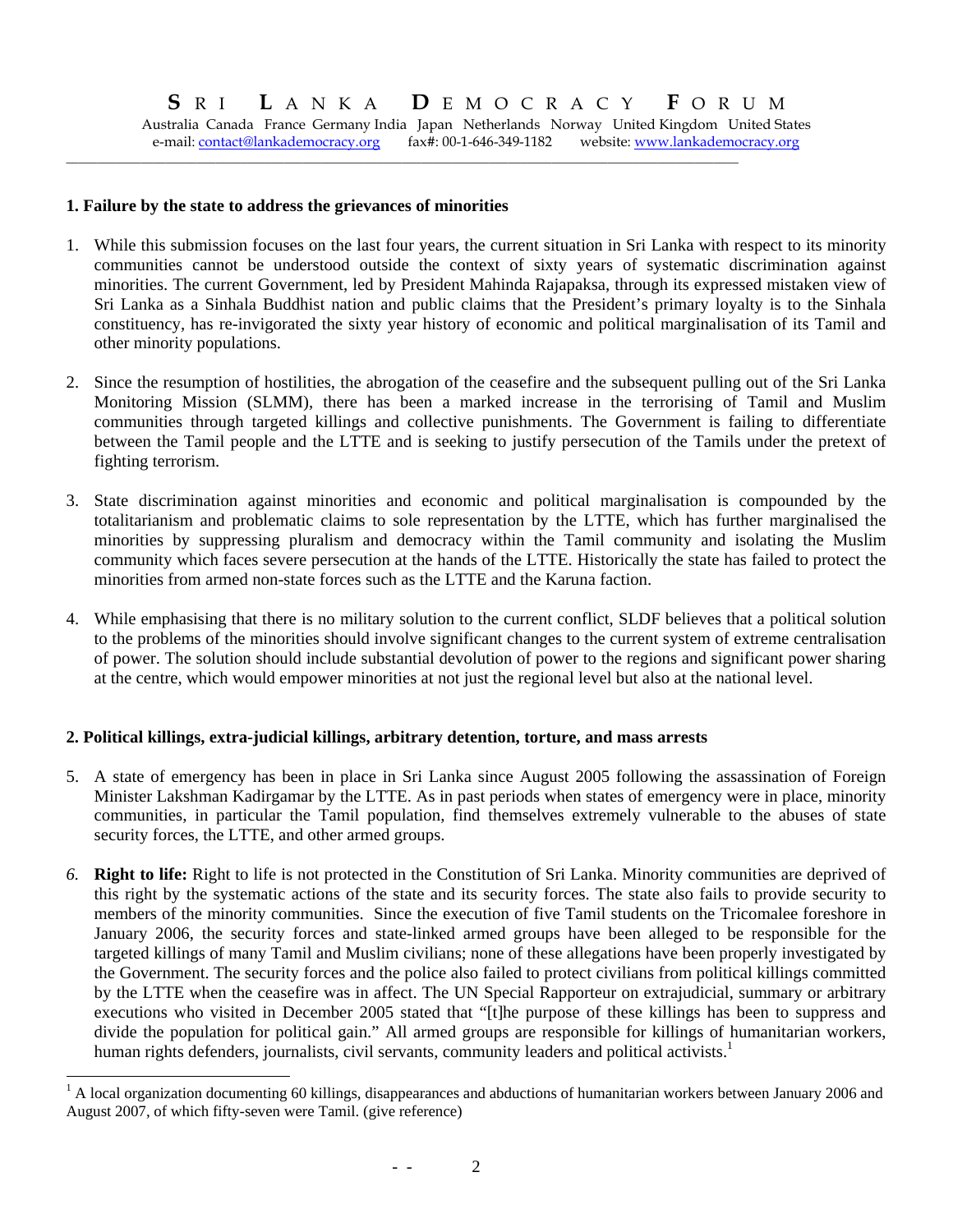Australia Canada France Germany India Japan Netherlands Norway United Kingdom United States e-mail: contact@lankademocracy.org fax#: 00-1-646-349-1182 website: www.lankademocracy.org

**\_\_\_\_\_\_\_\_\_\_\_\_\_\_\_\_\_\_\_\_\_\_\_\_\_\_\_\_\_\_\_\_\_\_\_\_\_\_\_\_\_\_\_\_\_\_\_\_\_\_\_\_\_\_\_\_\_\_\_\_\_\_\_\_\_\_\_\_\_\_\_\_\_\_\_\_\_\_\_\_\_\_\_\_\_\_\_\_\_\_\_\_\_\_\_\_\_\_\_\_\_\_\_\_\_\_\_\_** 

- 7. **Right not to be tortured:** The right not to be subjected to torture or cruel, inhuman or degrading treatment or punishment is protected in Article 11 of the Constitution. Torture is criminalised by the 1994 Torture Act but there have only been three prosecutions in the last 13 years according to Manfred Nowak the UN Special Rapporteur on torture and other cruel, inhuman or degrading treatment or punishment. Both the State and the LTTE have a well documented history of torturing detainees.<sup>2</sup> Sri Lanka's Emergency Regulations provide for administrative detention of up to one year with no judicial oversight by ordinary courts and without the necessary protections set out in international law that would protect against torture.
- 8. **Right to liberty and security of person:** Article 13 of the Constitution of Sri Lanka provides freedom from arbitrary arrest, detention and punishment and Article 141 recognises the right to *habeas corpus*. However the Emergency Regulations fail to provide the necessary safeguards to ensure protection of these rights during detention.<sup>3</sup> In practice high numbers of mainly young Tamil men are being detained under the Emergency Regulations with many held in Boosa detention centre. Few have access to lawyers, medical care or their families. *Habeas corpus* writs or fundamental rights cases are rarely filed and when they are in some cases do not secure leave to proceed.
- 9. **Right to privacy:** The Constitution does not provide the right to a private and family life. In addition, the Emergency Regulations provide powers of search and seizure without warrant and also to take possession of buildings and evict residents where the building is alleged to have been used in connection with an offence under the Regulations. The practical impact of this has been regular massive "cordon and search" operations in all areas of Sri Lanka controlled by the Government. On 7 June 2007, over 350 Tamils were forcibly evicted from their places of residence in Colombo on the grounds of "security considerations". In the first week of December 2007, over 1000 Tamil individuals were detained in search operations in Colombo and southern Sri Lanka.

#### **3. Internal displacement and freedom of movement**

l

10. Due to the geographically defined distribution of ethnic groups in Sri Lanka, minorities primarily living in the north and the east are disproportionately represented among the displaced. There are currently at least half a million victims of conflict-induced internal displacement.<sup>4</sup> Of these, an estimated 300,000 are newly displaced since the resumption of hostilities in April 2006.<sup>5</sup> Internally displaced persons live in very poor conditions with inadequate access to housing, health care, and education; many have been repeatedly displaced.

 $2^{2}$  In the last four years, University Teachers for Human Rights (Jaffna) have documented patterns of torture by the LTTE. Following the visit of the Special Rapporteur in October 2007, he stated "the most serious allegations of human rights violations that come to light, including those related to torture and ill-treatment, are in relation to the conflict and are alleged to be committed by both Government and non-State forces, including the LTTE and the TMVP-Karuna group."

 $3<sup>3</sup>$  For example: allowing for detention of up to 30 days before the detainee must be produced before a court; limiting scrutiny of the detention to an "advisory committee" appointed by the President; allowing detainees to be held in places of irregular detention; failing to require that a list of recognized places of detention be published; failing to ensure access of the detainee to the outside world; restricting bail unless ordered by the Attorney-General; allowing for confessional evidence and reversing the burden of proof.

<sup>4</sup> The Internal Displacement Monitoring Centre puts the figure at 520,000. See their report, *Civilians in the Way of Conflict: Displaced people in Sri Lanka*, 26 September 2007. 5

<sup>&</sup>lt;sup>5</sup> Inter-Agency Standing Committee, *Conflict-Related Internal Displacement in Sri Lanka: A Study on Forced Displacement*, *Freedom of Movement, Return and Relocation*, April 2006 – April 2007.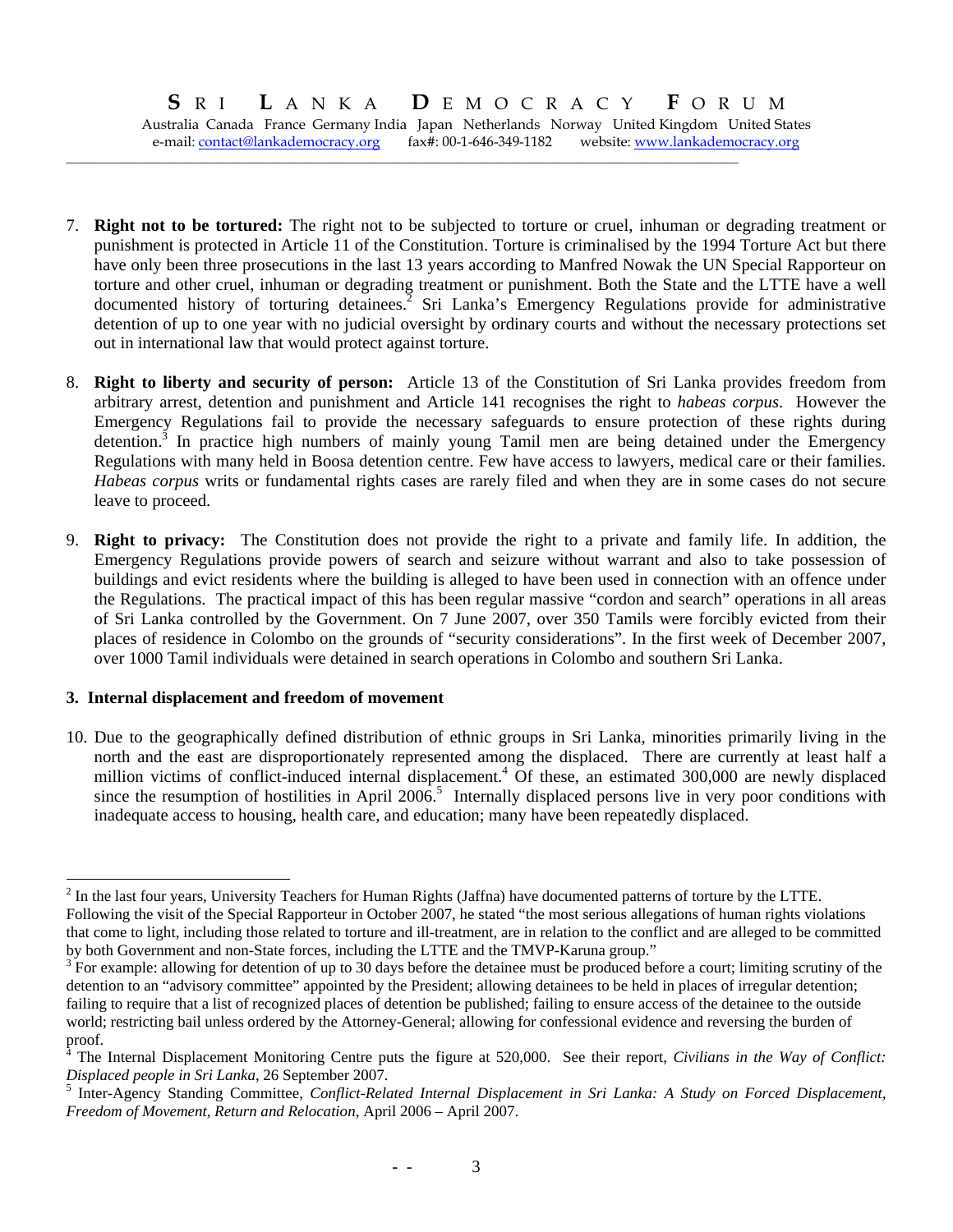Australia Canada France Germany India Japan Netherlands Norway United Kingdom United States e-mail: contact@lankademocracy.org fax#: 00-1-646-349-1182 website: www.lankademocracy.org

**\_\_\_\_\_\_\_\_\_\_\_\_\_\_\_\_\_\_\_\_\_\_\_\_\_\_\_\_\_\_\_\_\_\_\_\_\_\_\_\_\_\_\_\_\_\_\_\_\_\_\_\_\_\_\_\_\_\_\_\_\_\_\_\_\_\_\_\_\_\_\_\_\_\_\_\_\_\_\_\_\_\_\_\_\_\_\_\_\_\_\_\_\_\_\_\_\_\_\_\_\_\_\_\_\_\_\_\_** 

- 11. Displaced persons continue to suffer from lack of security and are vulnerable to abductions by armed groups, with children in particular exposed to recruitment.<sup>6</sup>
- 12. The Government has forcibly returned a number of displaced persons to their homes against their wishes and without ensuring adequate security.
- 13. The overwhelming majority of the 75,000 Muslims from Jaffna (other than those who have settled outside the north and east) who were evicted or "ethnically cleansed" from the Northern Province in 1990 by the LTTE, still remain displaced. This provides a stark example of not only the LTTE's treatment of the Muslim community, but also the State's ongoing failure to protect and ensure the rights of the displaced.
- 14. The State has imposed a new "High Security Zone" in the Eastern province, infringing upon the right to freedom of movement which is protected by Article 14(1) of the Constitution. SLDF believes that these restrictions are not only unnecessary but that they violate international human rights law. They disproportionately affect Tamil and Muslim communities who, once displaced, have no hope of returning to their homes which fall within these zones.
- 15. The LTTE has repeatedly prevented civilians from fleeing areas where there are military attacks, with the aim of using them as human shields. The LTTE also places draconian limitations on the movement of Tamils out of areas under its control despite the deteriorating humanitarian and security situation in these areas.
- 16. The LTTE has stated that it cannot guarantee safe passage to ships carrying humanitarian supplies to the north of Sri Lanka.
- 17. The Government has also restricted the movement of civilians fleeing areas of attacks, especially through the closure of the A9 highway - the only land route in and out of Jaffna. This road closure also severely restricts the transport of essential items such as food, medical supplies and humanitarian assistance.

#### **4. Right to reparations and remedies and lack of prosecutions of violations**

- 18. During the ceasefire, the LTTE were allowed to act with total impunity towards Tamil civilians, constricting Tamil democratic space, indulging in forcible recruitment of child soldiers and carrying out political killings throughout the country. The LTTE has also been immune from prosecution for past violations. The Sri Lankan security forces have an equally entrenched form of protection from prosecution for decades of human rights abuses in the form of state sponsored impunity and immunity clauses provided in Sri Lankan law.
- 19. **Legal protection:** Article 17 of the Constitution provides that every person may apply to the Supreme Court or the Court of Appeal should the state infringe upon their fundamental rights. With the exception of torture and disappearance, most human rights violations are criminalised under Sri Lanka's Criminal Procedure Code. However emergency regulations limit the accountability of civilian and military authorities by providing immunity from all acts performed in 'good faith', and Sri Lanka's laws do not provide adequately for establishing command responsibility
- 20. **Independence of the criminal justice system**: The Constitutional Council, the body responsible for making appointments to independent commissions and bodies, has not functioned since March 2005 due to the President's failure to appoint new members. Since that time, the President has made direct appointments to the Judicial Service

l

<sup>&</sup>lt;sup>6</sup> Amnesty International, "Armed Groups Infiltrating Refugee Camps", Press Release, March 2007.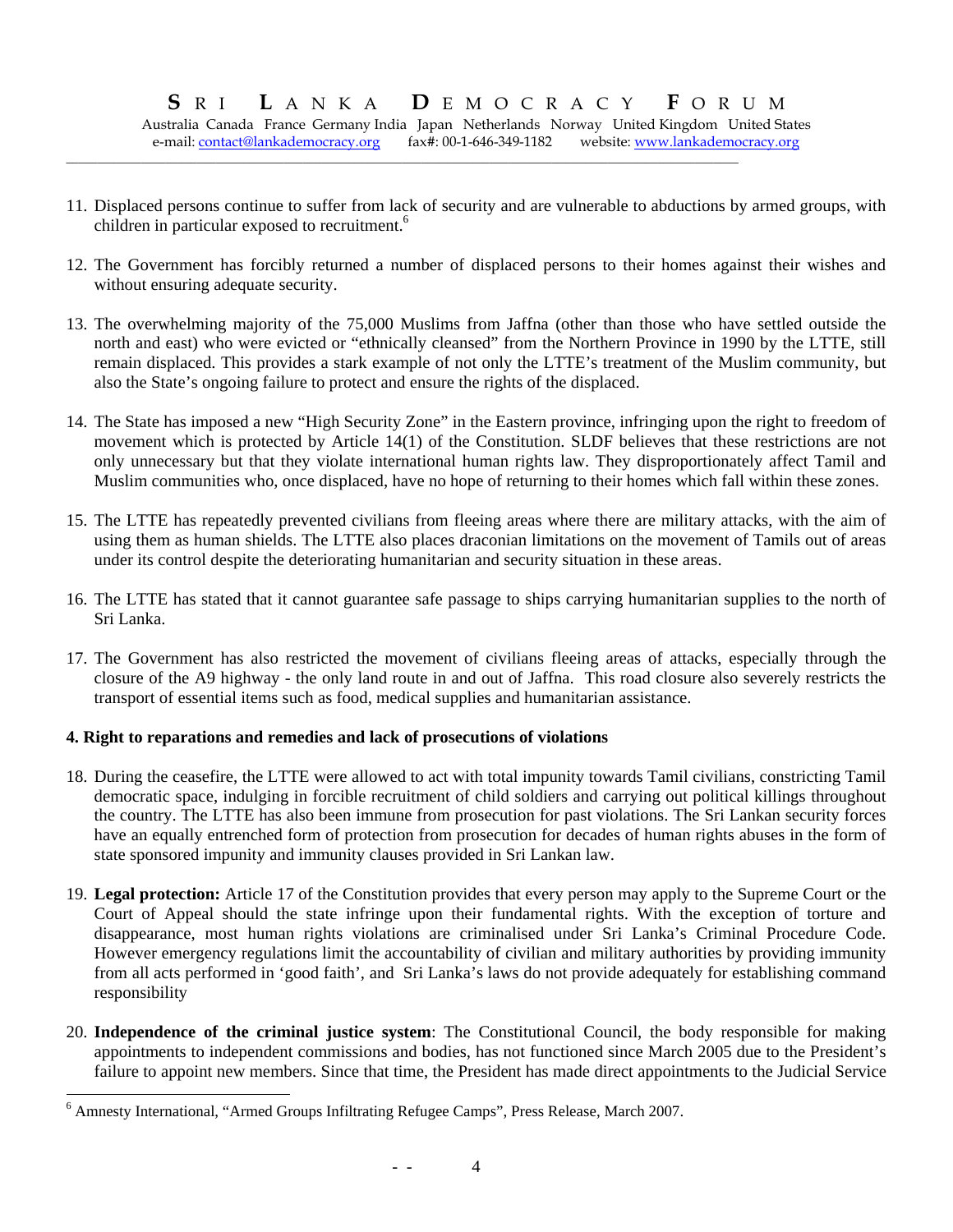Australia Canada France Germany India Japan Netherlands Norway United Kingdom United States e-mail: contact@lankademocracy.org fax#: 00-1-646-349-1182 website: www.lankademocracy.org

**\_\_\_\_\_\_\_\_\_\_\_\_\_\_\_\_\_\_\_\_\_\_\_\_\_\_\_\_\_\_\_\_\_\_\_\_\_\_\_\_\_\_\_\_\_\_\_\_\_\_\_\_\_\_\_\_\_\_\_\_\_\_\_\_\_\_\_\_\_\_\_\_\_\_\_\_\_\_\_\_\_\_\_\_\_\_\_\_\_\_\_\_\_\_\_\_\_\_\_\_\_\_\_\_\_\_\_\_** 

Commission, the Supreme Court and Court of Appeal, and has recently appointed the Attorney-General. As a result, these bodies cannot now be viewed as independent of the Executive. There is no independent public prosecutor in Sri Lanka- the position was dissolved in 1979.

- 21. **Failure to investigate:** SLDF is not aware of any case involving a serious human rights violation leading to prosecution since the resumption of hostilities.<sup>7</sup>The body responsible for investigating serious human rights violations is the Criminal Investigations Department (CID), which is part of the police force. The result is police officers investigating their fellow officers, and investigations are hardly ever pursued against members of the armed forces. The police also lack the linguistic ability and cultural sensitivity to interview witnesses and gather information required to effectively investigate crimes.
- 22. Sri Lanka lacks effective witness protection legislation and programmes, and there is entrenched mistrust in the minority communities of the police, which discourage witnesses from coming forward to testify.
- 23. **Failure to prosecute:** In Sri Lanka, there have been very few cases of human rights violations that have been identified and prosecuted. Even in the few cases where prosecutions have taken place only junior officers were prosecuted, and command responsibility was neither investigated nor established. Prosecution is the responsibility of the Attorney-General's Department, and there is an established history of the Department failing to prosecute cases of human rights violations.
- 24. **Failure to provide compensation, restitution, rehabilitation and satisfaction:** The concept of reparations per se is not included under Sri Lankan law. Under the Constitution, the Supreme Court is mandated with the powers to award compensation in respect of violations of fundamental rights. Further, the Court of Appeal and Provincial High Courts may award compensation for acts that fall within their writ jurisdiction. There have also been a variety of *ad hoc* administrative awards of compensation in cases of violations of human rights. The *ad hoc* nature of such awards has resulted in administrators, depending on the political climate, stipulating that a death certificate is necessary for the provision of compensation. Death certificates are difficult to come by for several reasons, primarily due to the lack of a body. Security forces, eager to label killings as encounter killings with the LTTE, have been known to use the release of the body as a bargaining tool to force the victim's family to sign a document saying the individual was a member of the LTTE, thereby placing the family in an impossible situation.
- 25. **Failure to ensure cessation and guarantee non-repetition:** Victims of human rights abuses by all parties to the conflict are too frequently victims of multiple and continuing offences, which is in violation of Sri Lanka's obligation to ensure cessation and non-repetition.

#### **5. National institutions and cooperation with international bodies**

 $\overline{\phantom{a}}$ 

26. **Institutions and governance and peace:** Ultimately, human rights, democracy and pluralism in Sri Lanka will only be as strong as its institutions and political culture. Principled and firm international engagement should seek

 $<sup>7</sup>$  Even in cases where witnesses were willing to come forward or where strong evidence of state complicity is available,</sup> investigations have failed to identify the perpetrators and cases have not been submitted to the Attorney-General for prosecution. An exception to this has been local magistrates who are empowered by the Criminal Procedural Code to order an investigation if they receive information that a crime has been committed and monitor the investigation. Several brave magistrates have used this to push forward investigations, but face serious threats from both the security forces and the LTTE as a result.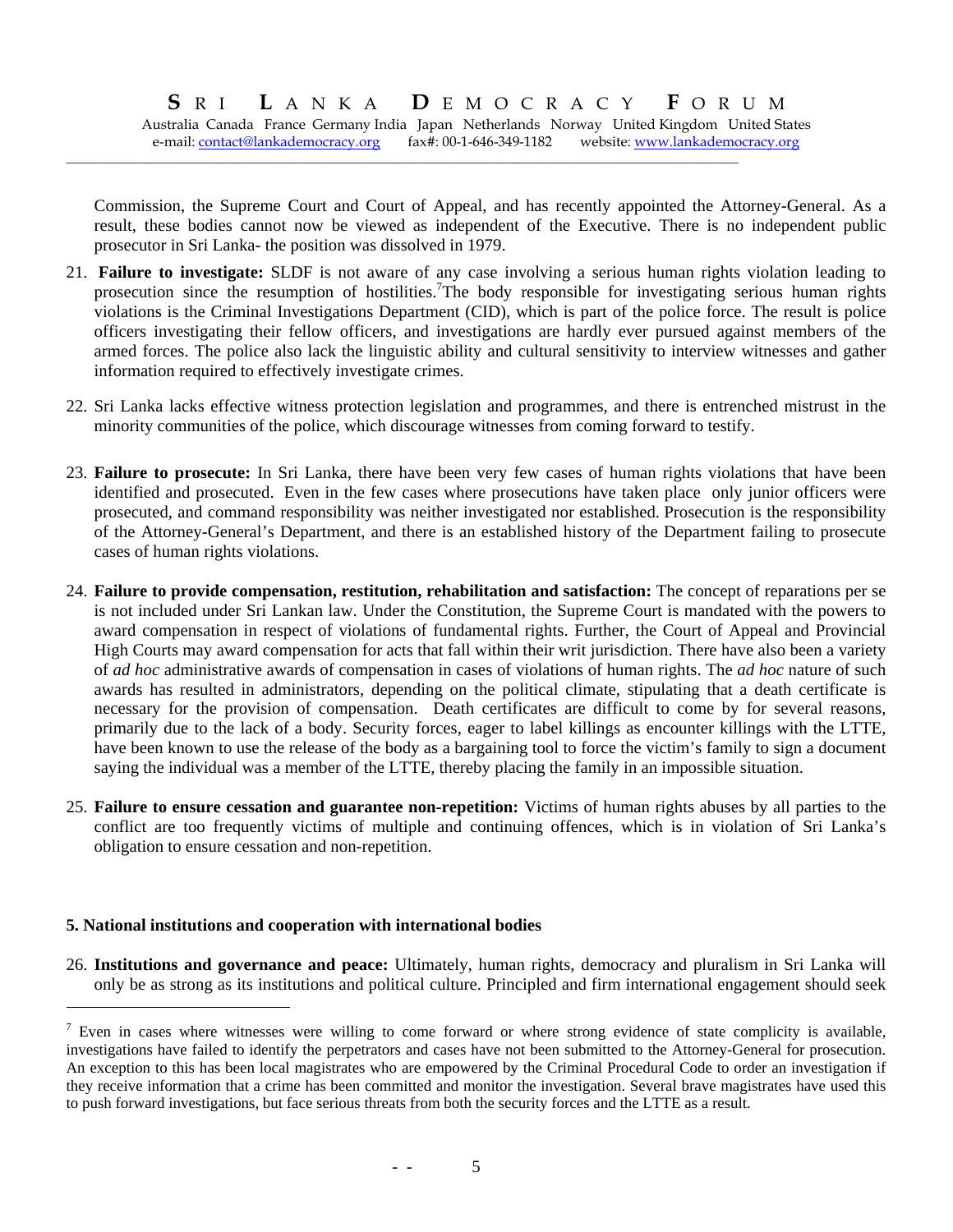Australia Canada France Germany India Japan Netherlands Norway United Kingdom United States e-mail: contact@lankademocracy.org fax#: 00-1-646-349-1182 website: www.lankademocracy.org

**\_\_\_\_\_\_\_\_\_\_\_\_\_\_\_\_\_\_\_\_\_\_\_\_\_\_\_\_\_\_\_\_\_\_\_\_\_\_\_\_\_\_\_\_\_\_\_\_\_\_\_\_\_\_\_\_\_\_\_\_\_\_\_\_\_\_\_\_\_\_\_\_\_\_\_\_\_\_\_\_\_\_\_\_\_\_\_\_\_\_\_\_\_\_\_\_\_\_\_\_\_\_\_\_\_\_\_\_** 

to ensure that these develop in a genuine and legitimate manner. A sustainable and just political solution requires constitutional reform, as well as the revitalization of Sri Lanka's democratic institutions. Reforms should be genuine rather than mere enactments to appease the international community.

- 27. **Authoritarianism:** In the context of ever-increasing grave violations of human rights the Sri Lankan state has adopted an authoritarian form of governance reminiscent of the late 1980s and early 1990s. This authoritarianism is characterized by the abuse of power under the pretext of national security, the misuse of the police and security apparatus against political opponents, the collective punishing of the civilian Tamil population, the intimidation of the media, and the virulent attacks on the work of international human rights organisations and local activists.
- 28. **Totalitarianism of the LTTE**: The deliberate erosion of democracy has not taken place in a vacuum. The suicide culture of the LTTE has bred a fascist political culture and the destruction of pluralistic politics within the Tamil community. In areas under its control, the LTTE has prevented the development of any independent and effective human rights institutions. Consistent and credible accounts of torture, abductions, child conscription, detention in inhumane conditions, and forced induction of civilians into the LTTE's ranks are told by the escapees from these areas. Unfortunately, for too long a blind eye was turned by the international community and the Government to the human rights violations of the LTTE, particularly during the ceasefire.
- 29. **National institutions:** The failure to appoint members to the Constitutional Council, and the President's subsequent decision to directly appoint the members of the Human Rights Commission and the Police Commission, is an indication of authoritarian control by the executive of bodies responsible for criminal justice.
- 30. The country's **Human Rights Commission**, set up in 1996, has a mandate to investigate incidents of specific violations and recommend redress. Time and again the HRC has been unable to fulfill its mandate, primarily due to lack of cooperation from the Government and the LTTE. It lacks sufficient power or influence to implement its recommendations, and its capacity to monitor the human rights situation and investigate specific incidents in conflict areas is limited.
- 31. At least four **commissions of inquiry** related to human rights abuses have been established since the beginning of 2006,<sup>8</sup> the most prominent of which is the Presidential Commission of Inquiry (CoI) into grave human rights violations and the associated International Independent Group of Eminent Persons (IIGEP). While the SLDF believed that the CoI and IIGEP had some potential to address impunity, it pointed out that neither should be viewed as a substitute for international human rights monitoring or the criminal justice system. The CoI failed to complete even one case in its first year of existence. The CoI and IIGEP have not served as effective deterrents against ongoing abuses, and have failed to bring justice to the families of the victims.
- 32. The **Ministry for Disaster Management and Human Rights** was set up in late 2005 and has taken some human rights initiatives which include convening an Inter-Ministerial Committee that committed itself to following up on investigations into human rights violations and a civil society advisory group (from which several members resigned jointly in mid-2007).<sup>9</sup> The Ministry and the Inter-Ministerial Committee have shown little sign of being able to effectively influence the behaviour of the security forces.

 $\overline{\phantom{a}}$ 

<sup>8</sup> International Crisis Group, *Sri Lanka's human rights crisis,* June 2007, p. 20-21

<sup>9</sup> International Commission of Jurists, *Discussion paper on a human rights field presence in Sri Lanka*, October 2007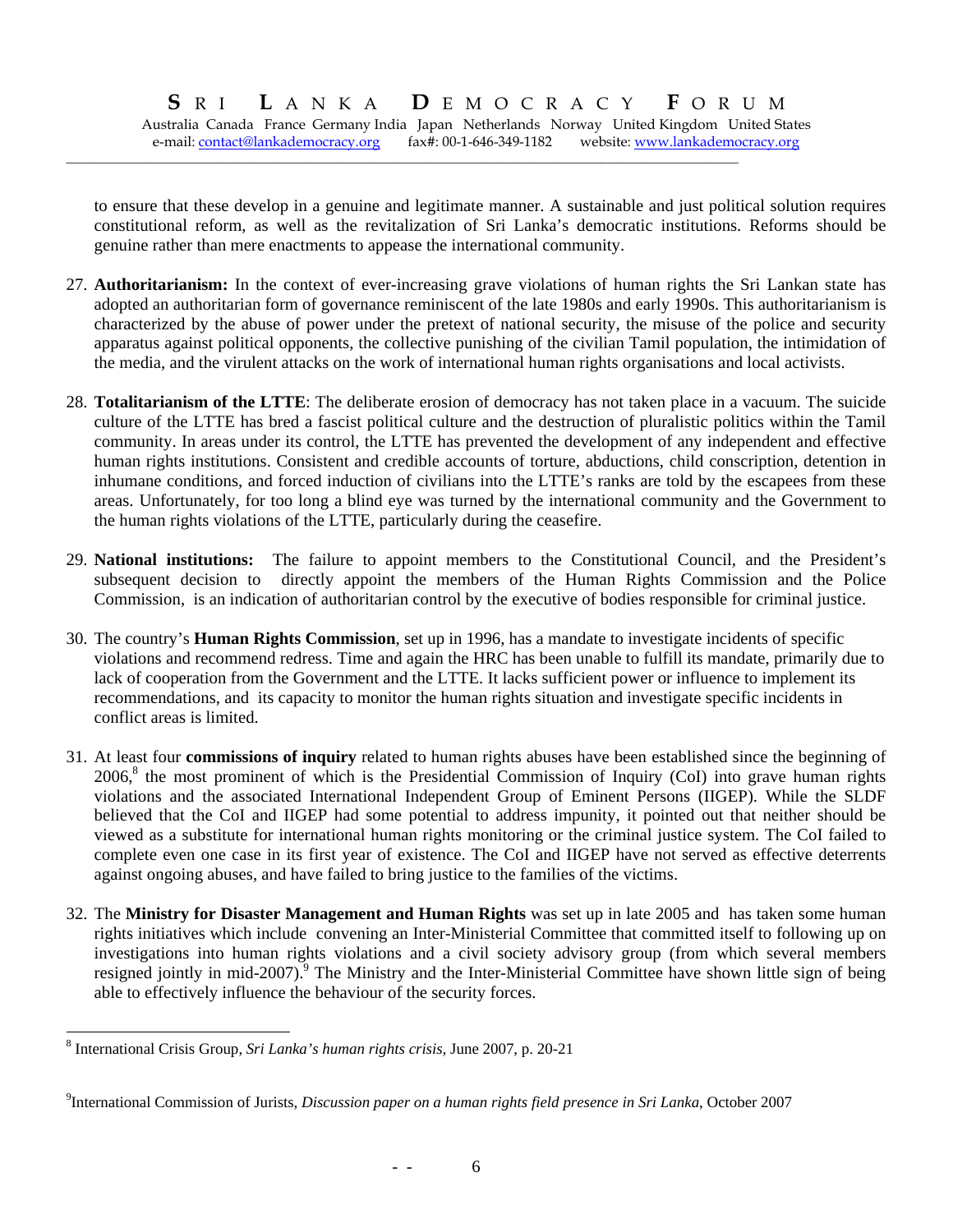Australia Canada France Germany India Japan Netherlands Norway United Kingdom United States e-mail: contact@lankademocracy.org fax#: 00-1-646-349-1182 website: www.lankademocracy.org

**\_\_\_\_\_\_\_\_\_\_\_\_\_\_\_\_\_\_\_\_\_\_\_\_\_\_\_\_\_\_\_\_\_\_\_\_\_\_\_\_\_\_\_\_\_\_\_\_\_\_\_\_\_\_\_\_\_\_\_\_\_\_\_\_\_\_\_\_\_\_\_\_\_\_\_\_\_\_\_\_\_\_\_\_\_\_\_\_\_\_\_\_\_\_\_\_\_\_\_\_\_\_\_\_\_\_\_\_** 

- 33. **Humanitarian obligations:** The Government has only focused on short term military victories without making adequate preparations for the care of the many thousands of civilians that its armed forces displaced and affected through military operations, especially in the East. Simultaneously, Sri Lanka has been labeled by the UN Under Secretary-General for Humanitarian Affairs, John Holmes, as one of the most dangerous places in the world for humanitarian workers, thus making it impossible for such workers to fill gaps left by the Government.
- 34. **UN human rights field operation:** SLDF believes that a UN human rights field operation is crucial at this juncture and would, through a mandate of protection, monitoring, investigations and public reporting, help to protect human rights and combat the culture of impunity. Such an operation would support and empower local structures to ensure independence of the judiciary, freedom of the press, and enhance space for humanitarian work, and act as a check on the militarization of policing. An international mechanism will have the necessary independence and impartiality to challenge all perpetrators of human rights violations and must have access to all parts of the country, including LTTE controlled territory, to act as a deterrent to human rights abuses.
- 35. **Engagement with international actors:** The verbal attacks on the international community following visits by international actors to Sri Lanka, such as Special Advisor to the United Nations Special Representative for Children and Armed Conflict in Sri Lanka (Allan Rock) and the UN Under Secretary-General for humanitarian affairs (Sir John Holmes), are all the more shocking in this context. Likewise are attacks on those choosing to engage with such international actors, including labeling them as "traitors". Engagement with international actors by the Government has been purely with the objective of appeasing the international community, primarily to avoid criticism at the UN Human Rights Council. This is evidenced by the lack of implementation of any of the recommendations of actors who visit Sri Lanka with a human rights mandate.

#### **6. Child soldiers**

- 36. SLDF is dismayed that in spite of assurances given to the UN and international scrutiny at the highest levels, the LTTE and the Karuna Group working alongside the Sri Lankan government have not ceased to recruit children nor kept their commitments to release all children in their ranks.
- 37. The Government has committed itself to winning the war before the end of the year while the LTTE leader, Velupillai Prabhakaran, has called for great sacrifices in what he calls the final battle for the liberation of the Tamils. Such statements are forewarnings of the intention of both sides to intensify the conflict in a way that is unprecedented, and under this pressure it is more than likely that child recruitment will increase. Intense conflict will put pressure on the LTTE and TMVP to replace lost cadre with children, and difficulties of moving cadre from place to place will also increase pressure to recruit children.
- 38. SLDF appreciates the interest the issue of child soldiers has attracted from the very highest levels of the UN and the international community. To this end we particularly note report S/2007/758<sup>10</sup> by the Secretary General to the Security Council pursuant to Security Council resolution 1612(2005).
- 39. The marginal reduction in numbers of children recruited over the last two years can partly be attributed to the high level of scrutiny; however, the fact that recruitment is continuing indicates that more action is required. While international scrutiny is what produces the best results, a more effective and pervasive mechanism is required.

 $\overline{\phantom{a}}$ <sup>10</sup> *Report of the Secretory-General on children and armed conflict in Sri Lanka*, 22 December 2007.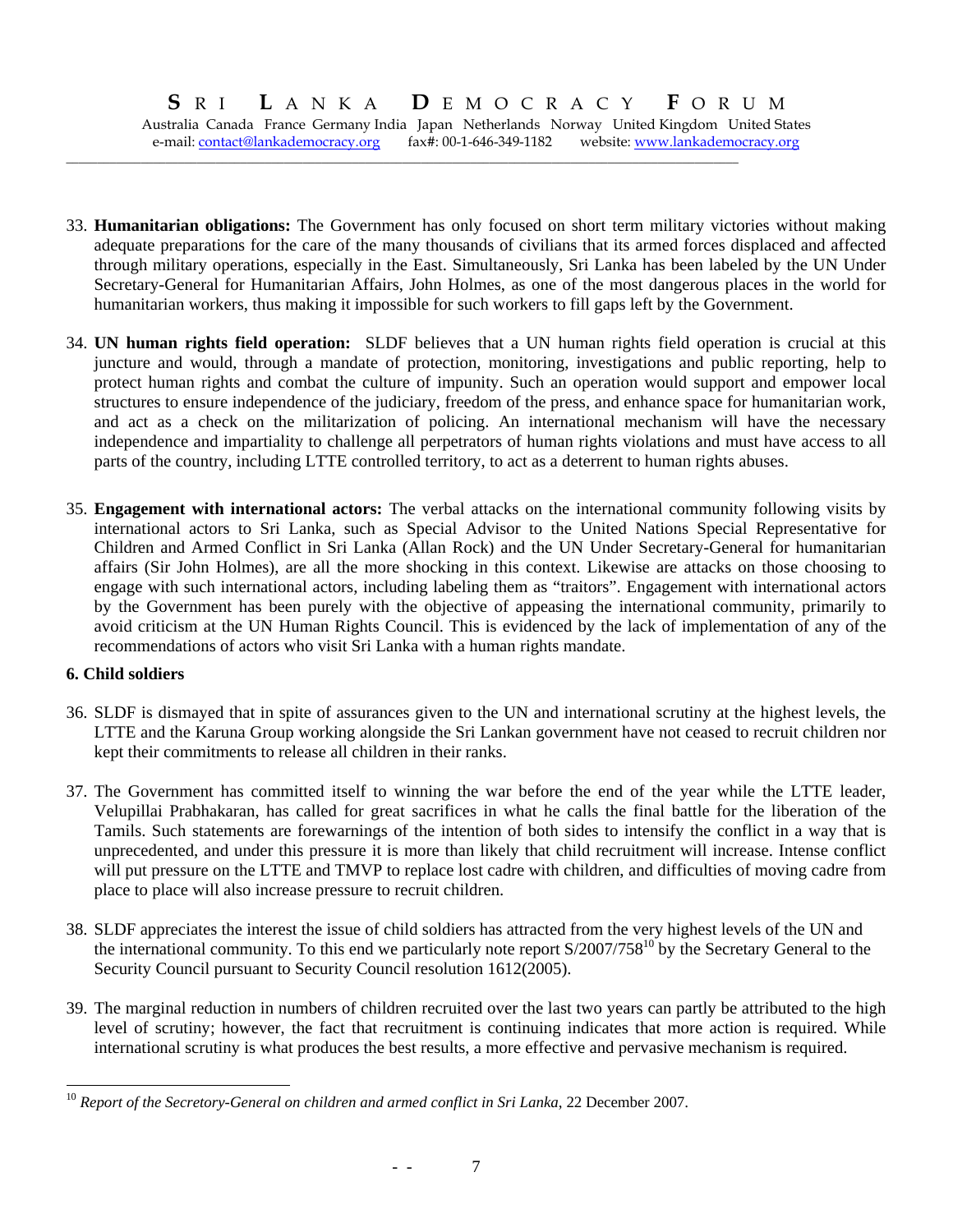Australia Canada France Germany India Japan Netherlands Norway United Kingdom United States e-mail: contact@lankademocracy.org fax#: 00-1-646-349-1182 website: www.lankademocracy.org

**\_\_\_\_\_\_\_\_\_\_\_\_\_\_\_\_\_\_\_\_\_\_\_\_\_\_\_\_\_\_\_\_\_\_\_\_\_\_\_\_\_\_\_\_\_\_\_\_\_\_\_\_\_\_\_\_\_\_\_\_\_\_\_\_\_\_\_\_\_\_\_\_\_\_\_\_\_\_\_\_\_\_\_\_\_\_\_\_\_\_\_\_\_\_\_\_\_\_\_\_\_\_\_\_\_\_\_\_** 

- 40. With the escalation of the conflict, winning military campaigns has taken priority over respecting the rights of children or honouring commitments made previously. SLDF believes that any marginal reduction in child recruitment achieved over the last two years is likely to be lost quickly unless a pervasive and countrywide UN human rights field operation is instituted without delay. The HRC should stress to the warring parties that the war does not release them from commitments made to the UN and obligations under the Convention on the Rights of the Child (26 January 1990) and the Optional Protocol on the involvement of children in armed conflict (21 August 2000), both of which have been ratified by Sri Lanka.
- 41. SLDF notes that though the LTTE and TMVP are primarily responsible for recruitment, given the visible and close association between the TMVP and the Government, the TMVP cannot be considered an entity entirely independent of the Government, and the Government cannot absolve itself from taking responsibility for TMVP actions. Further, not holding the Government to account will set a dangerous precedent where in future, the Government would be allowed to commit acts through proxy parties to avoid its treaty obligations and obligations under international humanitarian law.
- 42. SLDF firmly believes that the real issue with regard to recruitment is one of lack of political will rather than lack of capacity. This is evident from the level of recruitment, attempts to mislead UNICEF inspectors, and at a broader level, the Government's rejection of UN High Commissioner for Human Rights Louise Arbour's offer to assist with monitoring.
- 43. Since the escalation of the war and the abrogation of the ceasefire, international and civil society presence in the areas of conflict has reduced sharply and is likely to reduce further. This creates a situation in which local leaders of both the LTTE and the Karuna Group/TMVP would be able to recruit children undetected. Thus SLDF believes that any field operation to be effective should include the following;
	- Monitoring by persons who have a sufficient level of immunity to protect them from repercussions
	- Monitoring and verifications should be continuous. Unannounced visits should provide a measure against planned obfuscation.
	- Monitors should be able to deter recruitment proactively by providing protection to children at risk, particularly those who are vulnerable to re-recruitment.
	- Parents of children and others should have direct access to monitors, and should be able to access monitors without having to move long distances from their homes or IDP camps. This can be enabled only by a countrywide permanent operation with offices in all the districts in the Northern and Eastern provinces.

#### **7. Freedom of expression and freedom of association**

- 44. The Government, the LTTE and the Karuna group/TMVP continue to kill, severely intimidate and threaten journalists with the objective of gaining political ends, and continue to restrict the right to freedom of expression of ordinary citizens.
- 45. During the years when the ceasefire was in place, SLDF highlighted the killings of journalists by groups aligned to the Government and the LTTE. Furthermore, journalists both in Sri Lanka and in the Sri Lankan diaspora face systematic intimidation by the LTTE. Since the resumption of hostilities and the re-introduction of the Emergency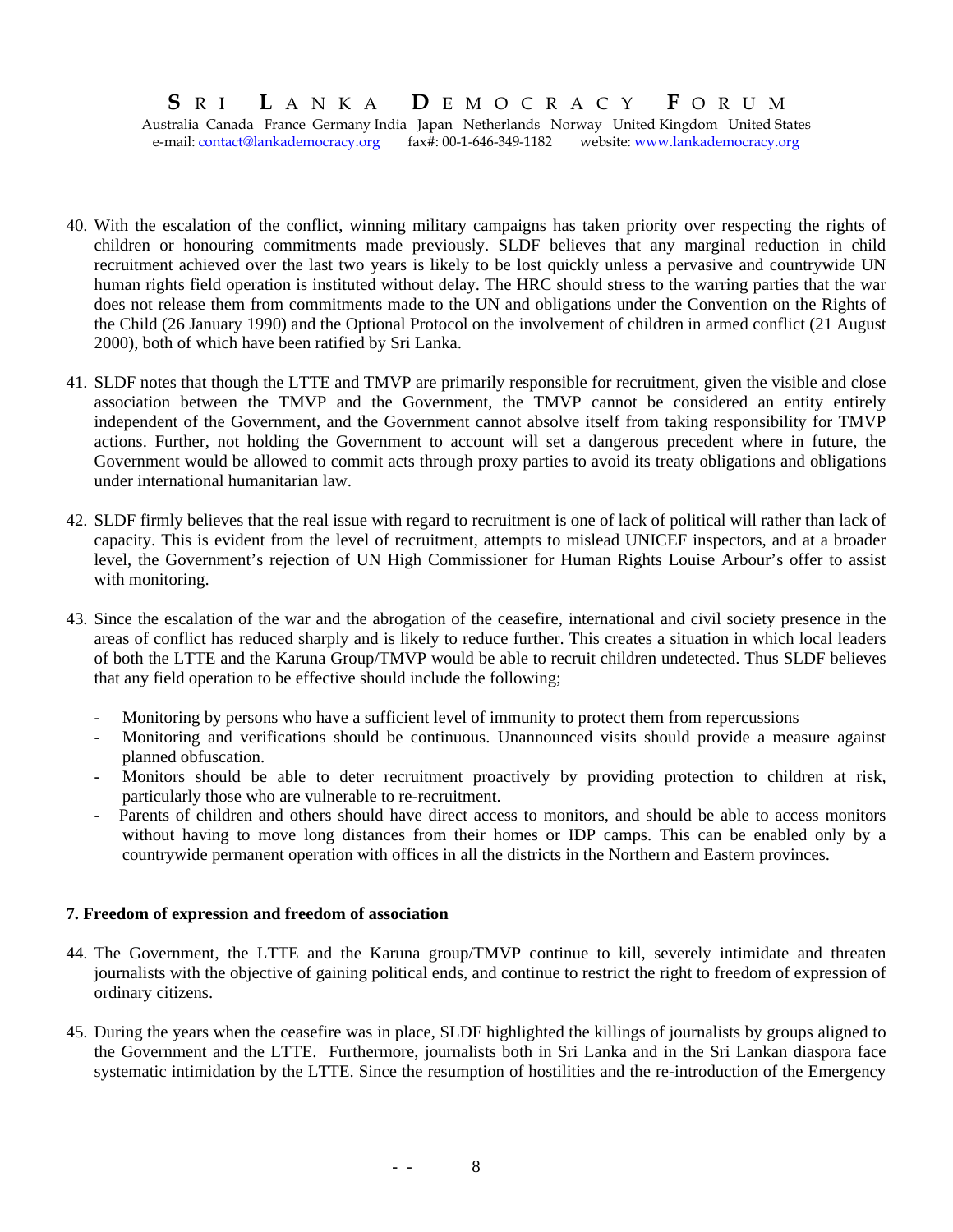Australia Canada France Germany India Japan Netherlands Norway United Kingdom United States e-mail: contact@lankademocracy.org fax#: 00-1-646-349-1182 website: www.lankademocracy.org

**\_\_\_\_\_\_\_\_\_\_\_\_\_\_\_\_\_\_\_\_\_\_\_\_\_\_\_\_\_\_\_\_\_\_\_\_\_\_\_\_\_\_\_\_\_\_\_\_\_\_\_\_\_\_\_\_\_\_\_\_\_\_\_\_\_\_\_\_\_\_\_\_\_\_\_\_\_\_\_\_\_\_\_\_\_\_\_\_\_\_\_\_\_\_\_\_\_\_\_\_\_\_\_\_\_\_\_\_** 

Regulations, legal and extra-legal suppression of the media has reached a new level of intensity. It has been reported that since mid 2006, 7 independent journalists and media personal have been killed in Sri Lanka.

- 46. Emergency Regulations reintroduced in 2005 and made more restrictive in 2006, stifle media freedom and freedom of expression in general at an alarming level. SLDF continues to be particularly alarmed by Regulations 9, 18(1), 27, 28, 29, and 33, all of which restrict freedom of expression to some level in the interest of national security and public order.
- 47. Sri Lanka is a signatory to the UN Covenant on Civil and Political Rights and therefore has committed itself to Article 19 of the Covenant. SLDF recognises that Article 19 allows the imposition of some restriction on freedom of expression in the interest of national security and public order. However SLDF believes, in light of the Johannesburg Principles; that such restrictions should: (1) be proportional and (2) defined clearly so that there is no room for misuse - in terms of both interpretation and execution of the law. SLDF believes that the Emergency Regulations mentioned above fail to adhere to both these fundamental conditions. In addition, the laws do not provide any mechanism for review (except retrospective judicial review) of decisions taken by law enforcement authorities. Also, the Regulations do not sufficiently distinguish between political dissent and the disruption of public order, thus creating uncertainty over the law, resulting in self-censorship.
- 48. In LTTE controlled areas, a very strict form of censorship exists. However, the methods used by the LTTE are less obvious, and stem from a long tradition of violent crushing of dissent. From the 1980s, the LTTE has killed academics, activists and politicians who have voiced dissenting opinions. This has created a culture of fear whereby hardly any journalist will now express strong criticism of the LTTE in the areas it controls. The problem is particularly severe in the case of the Tamil media, but extends beyond.
- 49. Emergency Regulations 13(1), 13(2), and 71(1) enable the President to ban any public meeting, procession, or gathering which in his opinion threatens national security or public order. These Regulations, like the Regulations mentioned above, do not give any guidelines that distinguish assemblies that express dissent or take positions critical of or different from that of the Government, from those which disrupt public order.<sup>11</sup>
- 50. Emergency Regulation 67(1), which enables a member of the police or security forces to order a person in a public place to remove himself from that place, also does not include a mechanism of review or appeal against the decision. There is also no requirement on the official making the decision to justify or provide reasons.

#### **8. Conclusions and Recommendations**

l

SLDF calls on the UN Human Rights Council to respond to the seriousness of the human rights situation in Sri Lanka by adopting a strong resolution condemning violations by the Government of Sri Lanka, the Liberation Tigers of Tamil Eelam and other non-state actors.

The Human Rights Council should also raise its concern about the collapse of the peace process and the associated increase in violence, and call for a political solution, based on principles of respect for human rights and fundamental freedoms, that addresses the aspirations of all Sri Lankans.

 $11$  SLDF notes that under Regulation 13(1), the President made an order on 26 April 2006 banning all processions and public meetings without the permission of the Inspector General of Police for an indefinite period.